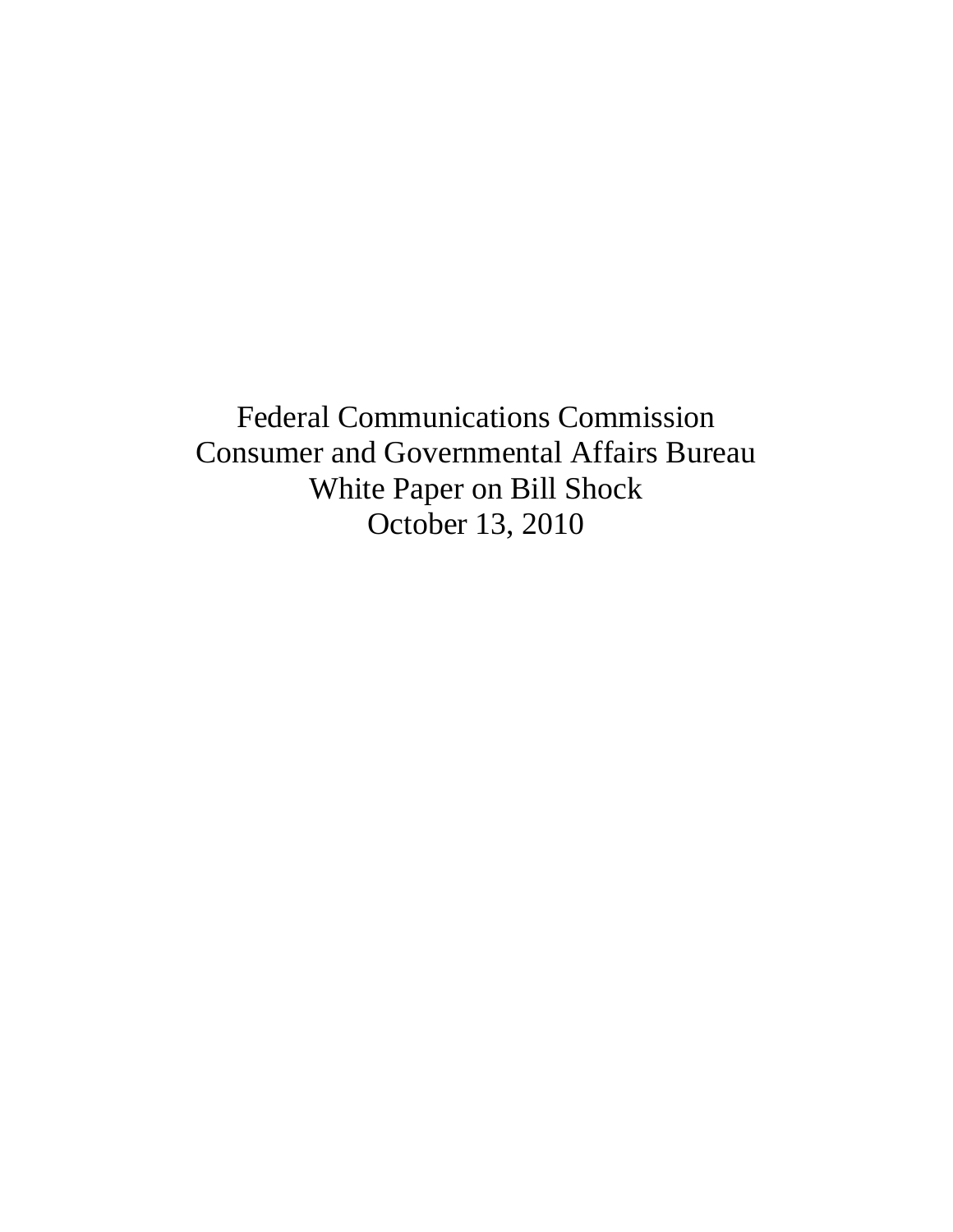Cell phones, smart phones, and other wireless devices are becoming indispensable, hightechnology tools in the lives of millions of Americans. In addition to helping us talk to one another, they're the tools we use for texting, surfing the Web, watching video, and downloading a host of apps with a dazzling array of functions. There is no question that the wireless industry has become one of the most innovative industries in American technology today.

But as mobile devices have become more and more complex, consumers have had to navigate more complex plans, choices, and bills. The complexity and confusion put them at increasing risk for "bill shock," a sudden, unexpected increase in their mobile bill from one month to the next. Some of these consumers complain to the FCC, and our database of consumer complaints gives a window on the types of bill shock consumers experience, the potential cost, and some possible remedies.

Each year, the Consumer and Governmental Affairs Bureau of the FCC handles thousands of complaints on billing, poor service, and other problems affecting telephone and other communications services. The FCC often mediates between consumers and their carriers, and helps consumers achieve redress. The FCC tracks every complaint from beginning to end and keeps a database of complaints going back several years, a unique source of information about the problems consumers experience. In this White Paper, the Consumer and Governmental Affairs Bureau presents an analysis of recent complaints about wireless carriers and "bill shock." The analysis shows that bill shock is a relatively common problem and one that can be extremely costly.

Bill shock can result from a number of causes, including promotional rates that unexpectedly expire, unclear advertising, or taxes or fees that were not disclosed at point of sale. Many bill shock cases in the FCC complaint database relate to unexpected increases from roaming fees or exceeding a monthly allotment of voice minutes, text, or data consumption. These problems may occur because mobile service providers don't always provide consumers with the tools needed to monitor and control their usage or give them complete information concerning the tools that are available.

### **Main Findings**

Our detailed analysis of bill shock complaints has yielded several findings about the disputes that consumers had with carriers in the first six months of 2010. First, it sheds light on the causes of bill shock. Because many cases contain elements of more than one type of bill shock, it's difficult to do a precise quantitative analysis of the different categories. But the database does highlight several causes that account for large numbers of consumer complaints:

• International roaming charges that consumers run up without realizing it, and that can add up to thousands of dollars.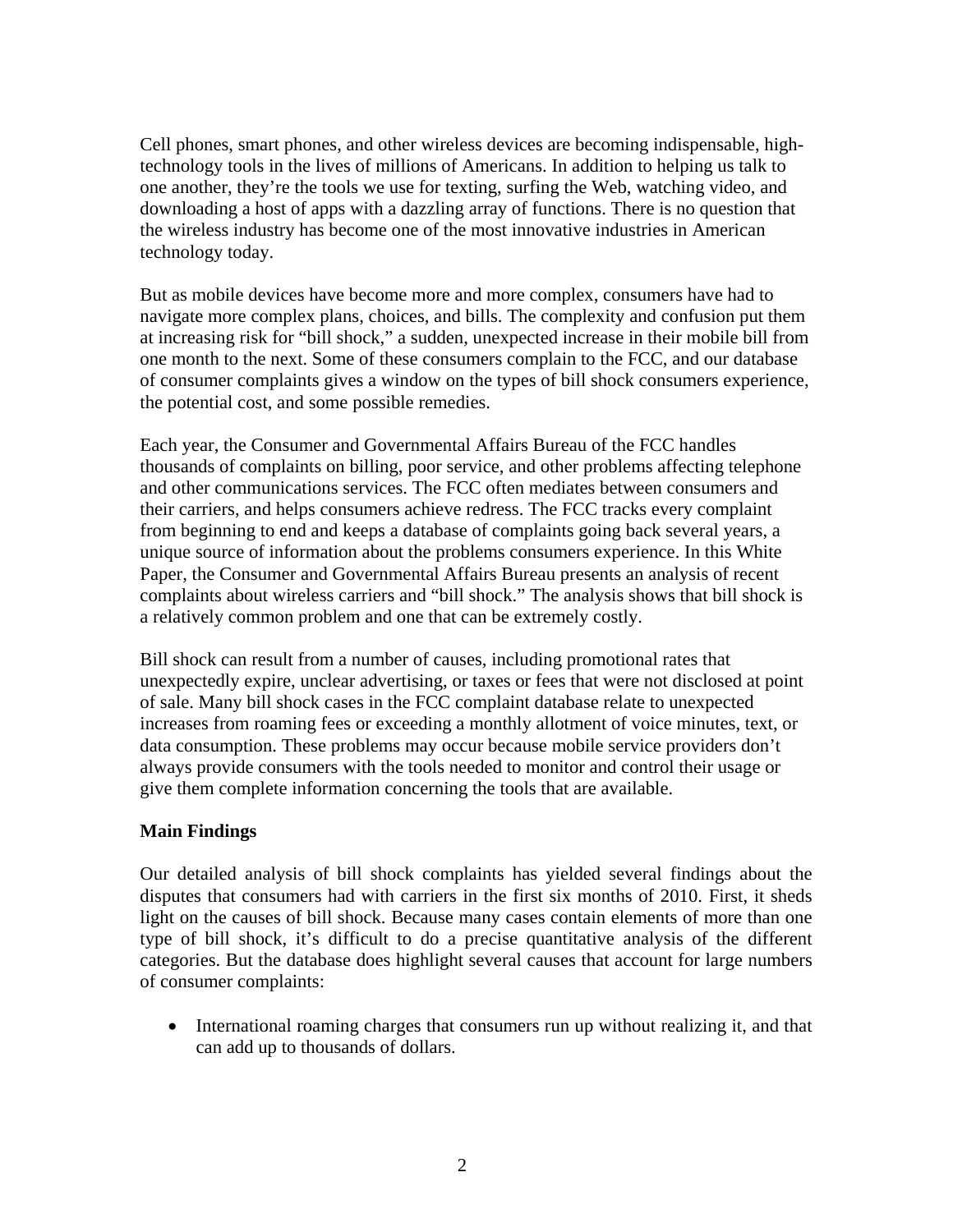- Charges that accrue when consumers exceed the limits on their voice, text, or data plans, and begin accumulating high charges at a per-minute rate.
- Unexpected charges when a phone is used with Wi-Fi in "airplane mode."
- Charges for mandatory data plans that are included with new phones and plans without the consumer being aware.
- Taxes and other fees of which a consumer was not aware.
- Confusion about promotional rates, plans, and billing including unclear or inconsistent guidance from salespeople and customer service representatives.

Complaints to the FCC also show that bill shock cases in the thousands of dollars – the kinds of cases that have been the subject of many press reports – are not an anomaly. Out of 764 bill-shock complaints in the first six months of 2010:

- 67 percent concerned amounts of \$100 or more.
- 20 percent 150 complaints were for \$1000 or more.
- Eight complaints were for \$10,000 or more.
- The largest complaint in the first half of the year was for \$68,505.

Even complaints at lower dollar levels can be very significant for consumers who are on a budget.

## **How Common is Bill Shock?**

Two national representative surveys have found that bill shock is a common phenomenon. The Government Accountability Office has reported that 34 percent of wireless phone users responsible for paying for their services received unexpected charges on their bills in 2008 and early 2009 (http://www.gao.gov/new.items/d1034.pdf). And in a survey done in April-May 2010, the FCC found that 17 percent of all Americans with cell phones – a total of 30 million people – had experienced a sudden increase in their bill that occurred even when they had not changed their calling or texting plan. The percentage in the FCC study may have been smaller than the GAO's because we surveyed a larger group: all adults with a personal cell phone, not just the people who pay their own cell phone bills.

In contrast to these surveys, the FCC's complaint data cannot be used to project how many Americans experience bill shock, since it is only a sample of people who had the desire and knowledge to complain to the FCC. Still, the complaint database does give a sense of how bill shock compares to other common consumer issues.

With 764 complaints on bill shock in the first half of 2010, the FCC is now receiving bill shock complaints at a rate of about 1,500 per year. To put that number into context, the FCC in the last full year on record (2009) received about 3,200 complaints for "mystery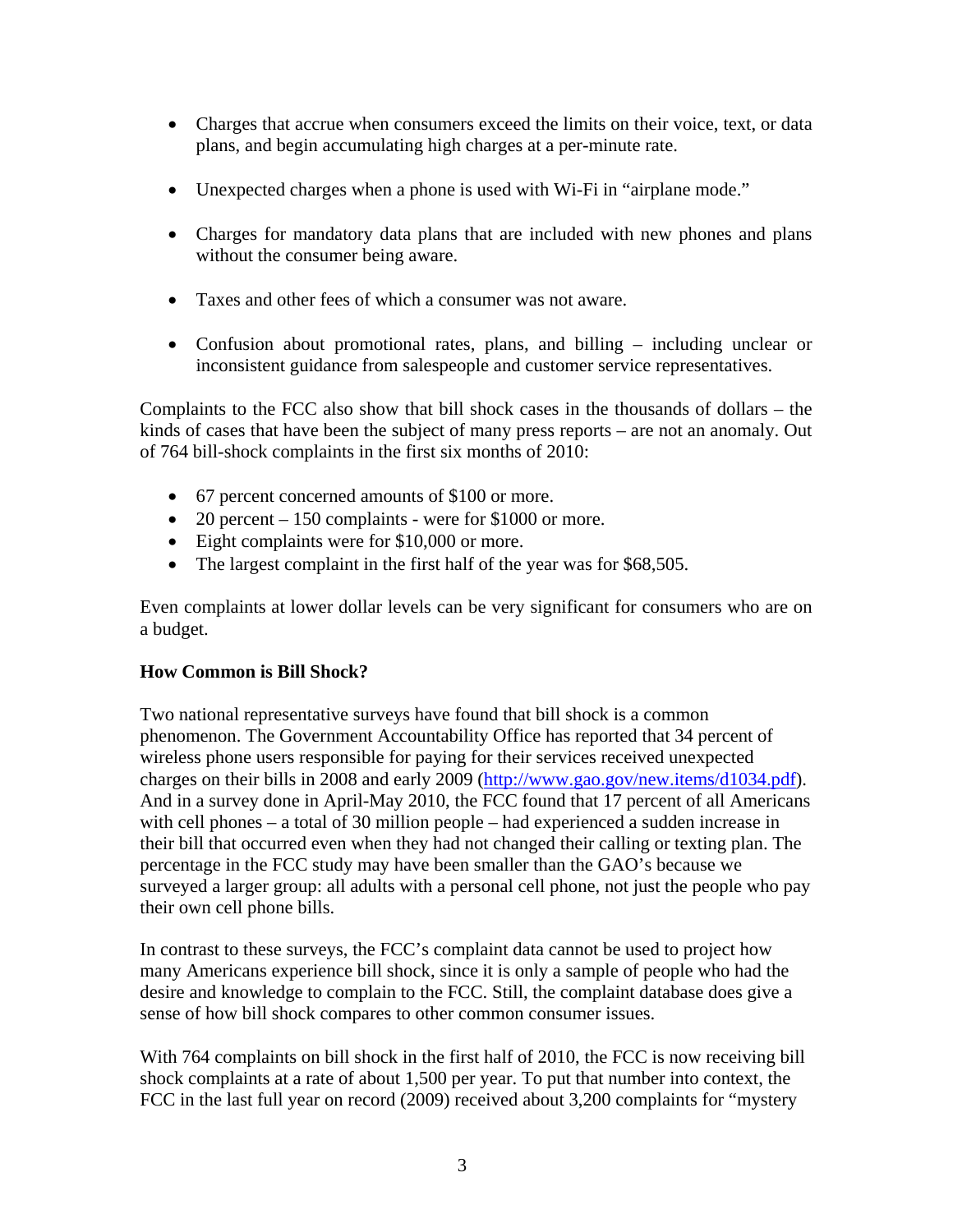fees" – charges, also known as "cramming," that appear on a phone bill for services the consumer did not order or agree to. The FCC received about 1,900 complaints about early termination fees (ETFs) in all of 2009. The volume of bill shock complaints is comparable to the complaint volume for these other two consumer problems.

## **The True Cost of Bill Shock**

The FCC's database includes cases at all stages of resolution. Some cases are under review by the FCC; in others, the FCC has served the carrier with a complaint; in others, the FCC is an active mediator; and in some cases, the bill has been resolved to the consumer's satisfaction. There's no way to assess fully how most consumers experience bill shock from our own database. But we do see certain patterns. It can take months or years for a complaint to be resolved, even with the FCC's mediation. Consumers may risk having their service interrupted or their credit rating hurt. And even when a carrier does offer the consumer a settlement, it may not be as much as they believe they deserve.

The dollar amounts of the complaints in our database are also significant. As the bar graph below shows, our database has a greater percentage of complaints concerning large amounts in dispute than we found in our survey of the population as a whole. This is not surprising: The database is made up of people who were concerned and motivated enough to complain to us. But even so, the fact that the FCC receives hundreds of billshock complaints a year in excess of \$1000 shows that these large disputed amounts are more common than one might expect.



Distributions of Monthly Amounts Under Dispute

Source: Federal Communications Commission Wired and Wireless Internet Survey, April-May 2010; Consumer and Governmental Affairs Bureau Operations Data 2010, Federal Communications Commission.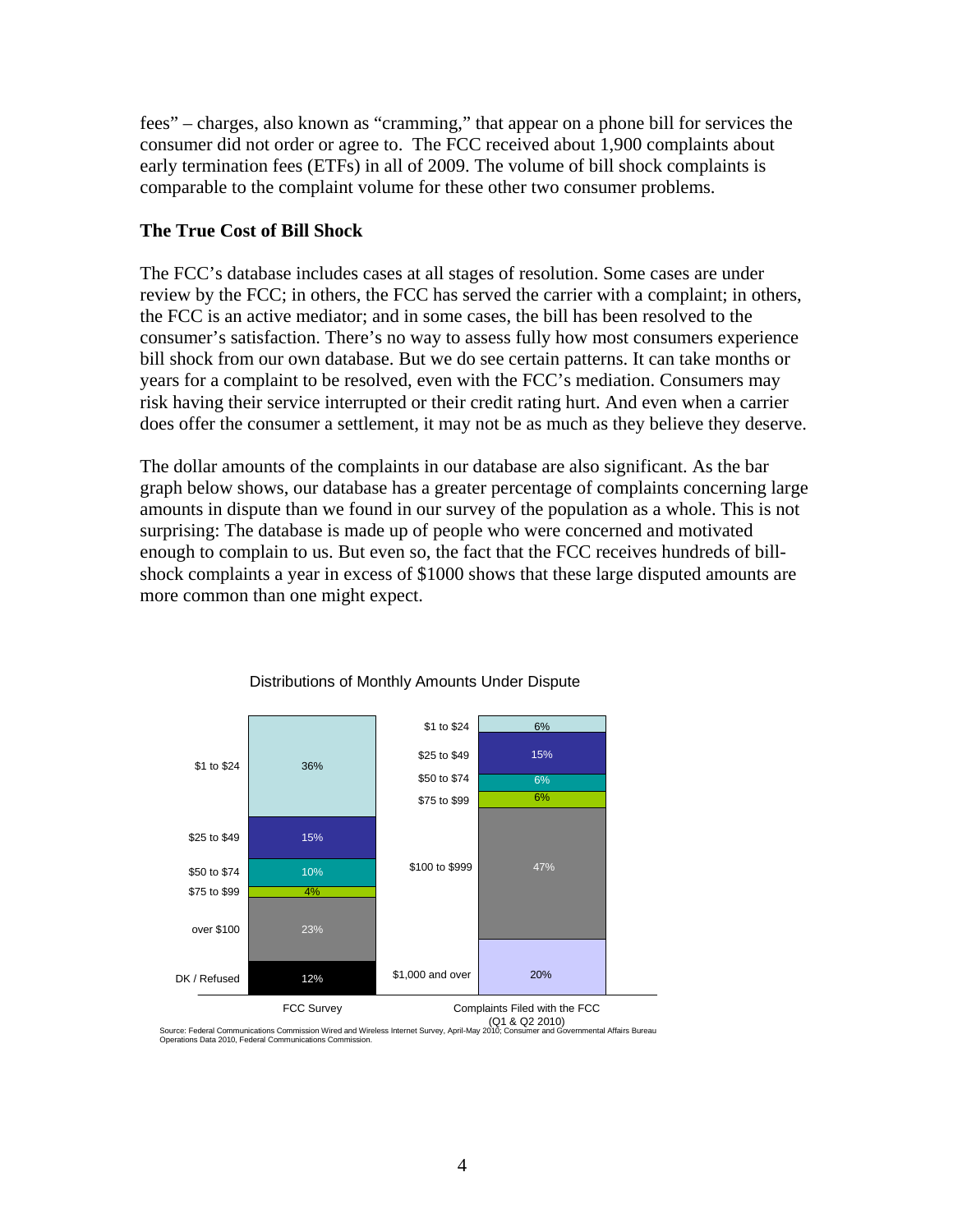#### **Possible Remedies for Bill Shock**

In May, the Consumer and Governmental Affairs Bureau of the FCC released a Public Notice exploring one possible set of remedies for bill shock. That document took note of the fact that the European Union has mandated automatic alerts to let consumers know when they are approaching the limits of their text, voice, and data plans, and when they are about to incur roaming charges. The Public Notice asked whether there would be technological reasons that such a remedy could not be applied in the United States.

While some wireless carriers do provide such alerts already, in some circumstances, the FCC's survey data from April-May 2010 show that the practice is not now applied in a way that helps all consumers. In that survey, 84 percent of people who had experienced bill shock said that their cell carrier did no contact them when they were about to exceed their allowed minutes, text messages, or data downloads, and 88 percent said they were not contacted even after their bill suddenly increased.

In addition to helping to prevent voice and text overages and roaming charges – which are probably the most common and most expensive forms of bill shock – alerts could also help avoid other kinds of bill shock, for example by alerting a consumer who thinks he is using free Wi-Fi that he is actually racking up data charges. The picture of bill shock that is now emerging will help inform our exploration of the best ways that usage alerts and other tools could help consumers.